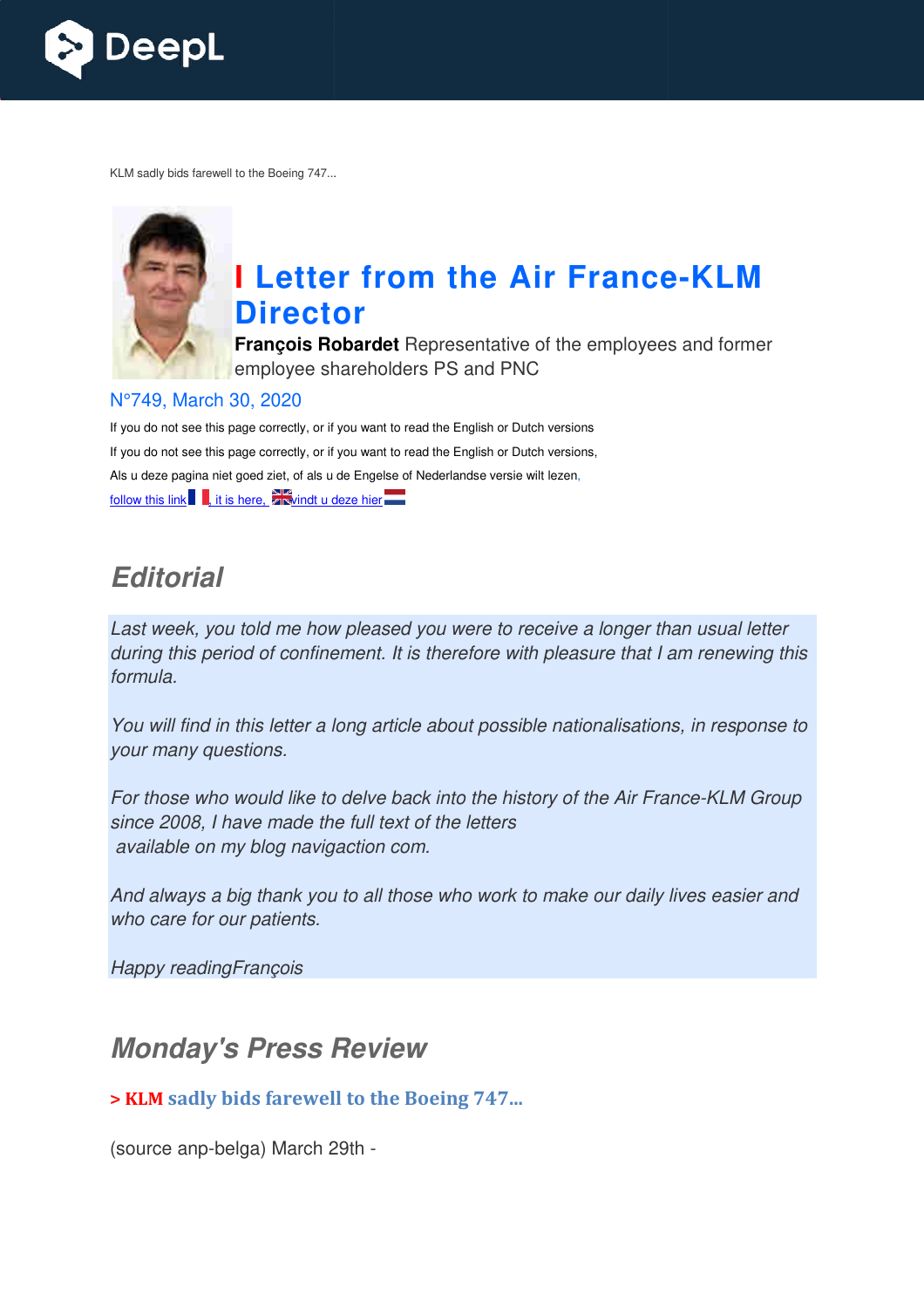

**The farewell was discreet and** not very well publicized in these times of health crisis related to the new coronavirus. **"Sad," reacted KLM boss Pieter Elbers**. The CEO pointed out that KLM initially wanted to continue using the Jumbo Jets until 2021, but due to the health crisis of the new coronavirus, it was decided to withdraw the planes from service earlier.

**The first Boeing 747s entered service in 1971 at KLM**. Because of its size, more passengers and freight could be transported than with other aircraft. But it also meant a higher cost to operate.

**The farewell to the Boeing 747 should have been celebrated with great pomp and circumstance. That it was not possible "hurt," Elbers said. But what hurts even more, he added, is that KLM can only operate 10 percent of its normal flights because of the** Covid-19 outbreak. **According to the managing director, the supply had not been so limited in 70 years**.

The airline, which is part of the Air France-KLM group, continues to fly to New York. The city is connected seven times a week on the summer service. Elbers says many Americans want to go home and many Dutch people want to leave the American metropolis. Measures are taken on board to protect staff and passengers as much as possible.

**Air France, for its part, withdrew its last Boeing 747 in January 2016**.

*My comment:* Nearly 50 years after the Boeing 747's arrival in KLM's fleet, the last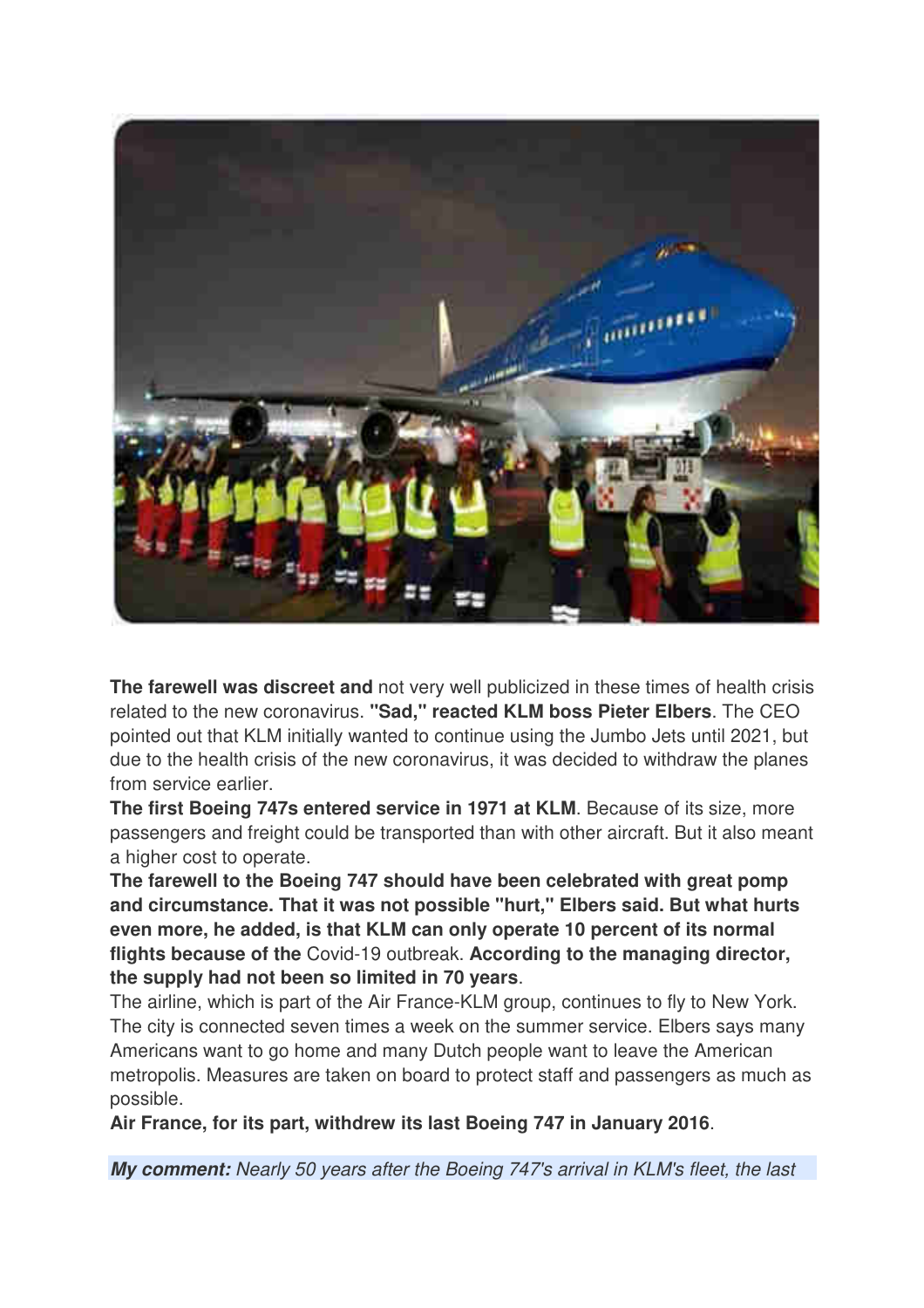flight of this mythical aircraft took place on Sunday, March 29, 2020.

The Covid-19 will have accelerated the retirement of this four-engine aircraft. Perhaps it will also hasten the retirement of the group's other four-engine aircraft, the Air France Airbus A380 and A340.

#### **> An Air France plane with 5.5 million masks lands at Paris-Charles de Gaulle**

(source: Le Parisien) March 29 - This is one of the first flights in a long series that all of France has been waiting for impatiently. Especially the medical staff in the midst of a coronavirus pandemic. **A plane from China carrying 5.5 million medical masks arrived this Sunday evening at Roissy airport. This Air France cargo plane was carrying a total of 100 tons of medical equipment,** according to the French airline. This landing marks the beginning of the airlift set up between China and France to provide masks that are desperately needed in a large part of the country. On Saturday evening, the Ministry of Health said that more than a billion masks had been ordered both in France and abroad "for the coming weeks and months". Why call on foreign countries, and mainly China? Because France, which needs 40 million masks per week, produces only 8 million. Our reserves are not infinite," admitted Olivier Véran. And no country in the world is currently meeting its demand for masks.

**Further flights are expected in the coming days to** deliver this essential protective equipment. **Paris-Vatry airport (Marne), which has a cargo area dedicated to freight, is expecting a first flight on Monday and then others spread out over at least two weeks.** At least one daily rotation is scheduled with wide-bodied aircraft. They will carry an average of 100 tonnes of cargo each, with masks and medical equipment in varying quantities, but with at least ten million masks each.

*My comment:* The airlines have suspended most of their flights, but they remain mobilized to ensure the transport of goods, mainly between China and Europe.

The Covid-19

 crisis will have highlighted that many basic necessities are made in China. Some observers suggest that their production should be relocated to Europe. But will everyone be able to cope with the induced price increase?

#### **> KLM wants to make its aircraft suitable for freight transport**

(source Het Financieele Dagblad translated with Deepl) 27 March - **KLM**, which has been hard hit by the coronavirus crisis, is **looking into the possibility of converting unused passenger aircraft for freight transport.** 

(...) The airline is looking for new sources of revenue. Making more cargo flights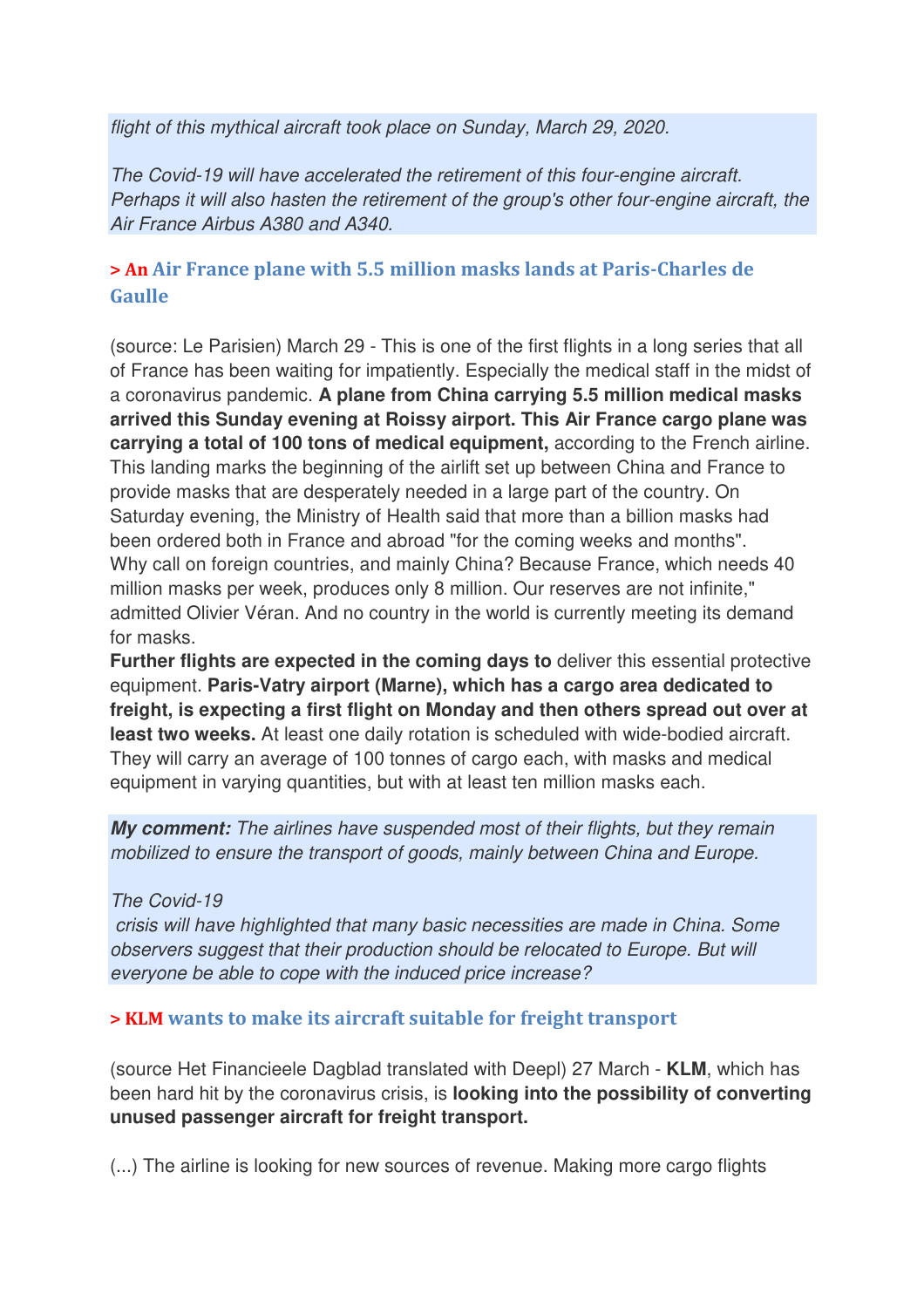could be a solution.

(...) Today, most aircraft are parked at Schiphol. By temporarily modifying the aircraft's cabin, additional cargo can be carried and the company benefits from the high transport rates in the sector.

**KLM is considering two options for their commercial potential: transporting cargo in the hold of an empty passenger aircraft and/or modifying the cabin to make it suitable for cargo transport**.

**There is worldwide demand for transport capacity for medical devices and other necessary goods. KLM Cargo has set up a special office for this purpose**. (...)

Soon KLM will also start cargo flights to China. Three return flights per week are planned to the Chinese capital. (...)

Like KLM, Lufthansa is also looking into the possibility of increasing its own cargo capacity. (...)

 Other airlines will also increase the number of cargo flights. Emirates, United Airlines, Austrian Airlines and Aeromexico also use passenger aircraft for pre-freight flights to Europe.

### **> Air France responds to the Dubreuil Group (which deplores the State's planned aid to Air France)**

(source La Tribune) 26 March - The comments of **Jean-Paul Dubreuil, Chairman of Groupe Dubreuil, parent company of Air Caraïbes and French Bee,** and Marc Rochet, Vice-Chairman of the Board of Directors of Air Caraïbes and Chairman of French Bee, are making waves at Air France, which wanted to react.

In La Tribune this Thursday morning, Jean-Paul Dubreuil **spoke without mince words about the government's willingness to support Air France**. Recently, the Minister of the Economy and Finance Bruno Le Maire even raised the possibility of nationalizing the group on several occasions before acknowledging on 24 March that there were other solutions. (...)

 "**It doesn't make much sense from a competitive point of view. Why would one company rather than another benefit from the manna from the State which allows them to have a much more lax position than ours because they maintain the idea that the State will always come to their rescue?** We are quite disappointed by all this," said Jean-Paul Dubreuil, after having reiterated earlier that "he was not expecting state manna from the saviour". (...)

In a written reaction sent to La Tribune, **Air France replied**: "We are surprised by these remarks. **A crisis such as the one our industry is**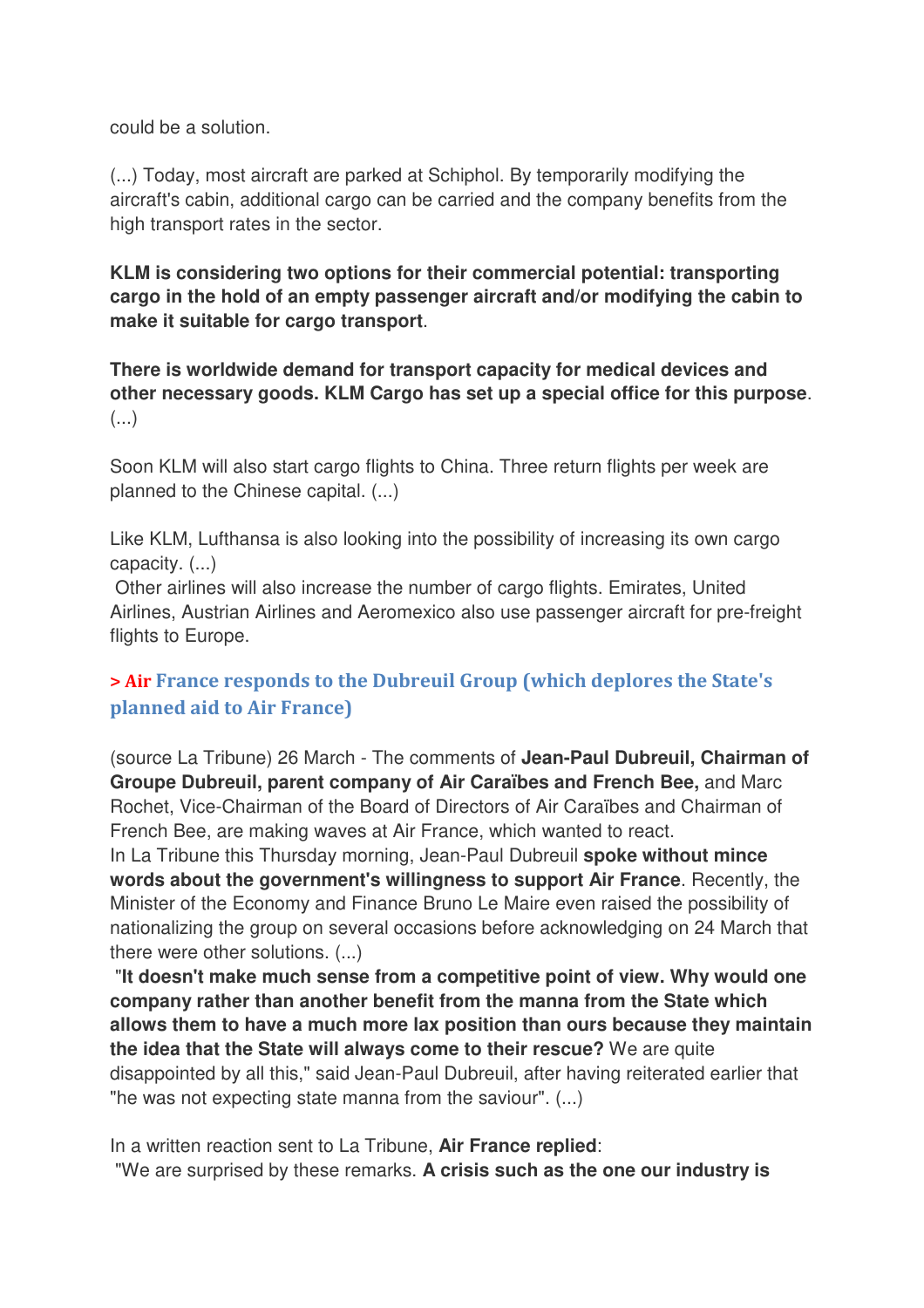**going through requires all players to show solidarity with each other. Air France is demonstrating its solidarity by ensuring the return to mainland France of many passengers stranded far from home, including those who have no solution after the suspension of Air Caraïbes operations**. Air France has also been mobilized for several days to ensure the repatriation of our compatriots, from the four corners of the world, by operating special flights departing empty, with capped fares. **Air France will continue to operate flights to and from Overseas France in order to guarantee the territorial continuity essential to the country**. Despite the already heavy impact of this crisis, Air France is committed to this mission in the service of our fellow citizens, beyond an economic logic and because it is also its raison d'être".

The debate is just beginning. Air Caraïbes and French Bee are suspending their activities but say they still have a capacity for rescue flights.

*My comment:* The debate launched by Air Caraïbes and French Bee seems to me above all a way to increase the pressure on the government.

It could make a sprit when the government announces its measures to support air transport.

#### **> Lufthansa to put 31,000 employees on short-time work**

(source AFP) 27 March - **German airline Lufthansa has asked for 31,000 of its employees to be placed on short-time work to** cope with the drastic drop in air traffic as a result of the coronavirus pandemic, the group announced on Friday. "Lufthansa has asked for 31,000 employees to be placed on short-time work," a spokesman for the group told AFP.

**The measure should last "until 31 August" for cabin and ground staff and "a solution is under way for cockpit staff,"** he said. The

 31,000 employees represent nearly a quarter of the staff of the group, which owns the European airlines Austrian and Brussel Airlines, Eurowings and Swiss. (...)

**Transport capacity, i.e. the number of seats offered on the German group's aircraft, has been reduced to just 5% under** an emergency flight plan in place until 19 April.

The airline now keeps 700 of its 763 aircraft on the ground and operates more flights than at any time since the 1950s, according to Lufthansa CEO Carsten Spohr. (...)

*My comment:* Our competitor is experiencing the same difficulties as the Air France-KLM group. It is implementing the same measures.

More than avoiding bankruptcy, these measures aim to emerge from the health crisis with sufficient financial reserves to effectively recover.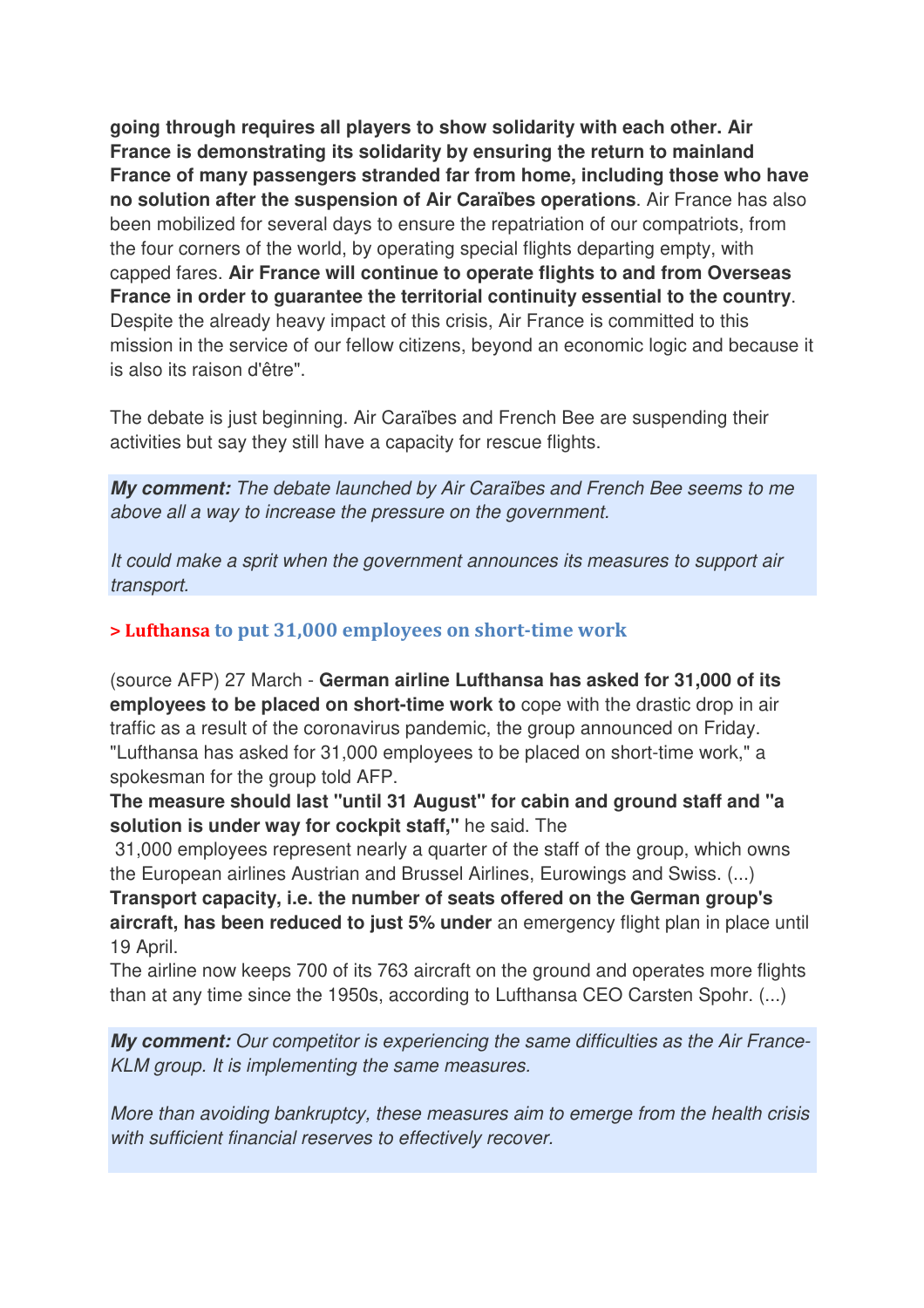According to experts, the recovery will last for many months, even more than a year. Sales, marketing and revenue management teams will then be on the front line to win back customers.

#### **> German billionaire becomes Lufthansa's largest shareholder**

(source ch-aviation) 26 March - **German billionaire Heinz Hermann Thiele**, one of the world's richest industrialists, **has increased his stake in the Lufthansa Group from 5.29% to 10.01%,** becoming the group's largest shareholder, according to a stock market report.

The transaction, which closed on March 16, enabled Thiele to increase its stake by 22.6 million shares, valued at 195.5 million euros.

**Lufthansa's shares**, like those of most of its industry peers, have fallen since the outbreak of the VID19 pandemic. **As of March 25, 2020,** they **were listed at EUR 9.51, down more than a third from their peak of EUR 15.40 on February 19, 2020**.

 Mr Thiele is the chairman and majority shareholder of Knorr-Bremse, one of the world's largest manufacturers of braking systems for cars and trains. He is also the chairman and majority shareholder of railway equipment manufacturer Vossloh.

*My comment:* Lufthansa's shareholding structure has changed significantly in the last two months.

At the end of January, the ten largest shareholders each held between 2% and 5% of the capital, for a total of 30.5%.

Since then, they have all reduced their shareholding (only three of them still own more than 2%), and now hold only 16% of the capital. Within a few weeks, the German billionaire Heinz Hermann Thiele became the main shareholder with 10% of the German company's shares.

The consequences of this change in ownership structure will be seen in the coming months.

#### **> Iberia, British Airways and the IAG Group soon to be at the end of the line**

(source La Quotidienne) March 24 - The coronavirus crisis continues to wreak havoc. **The UK government is reportedly considering the possibility of partially nationalising British Airways,** which would mean the dismantling of the entire IAG group and "therefore a possible separation of Iberia and Vueling", as the Sunday Times reports, saying that the investment bank Rothschild is already working on this possibility. The

UK government's intention would be to inject capital into British Airways in exchange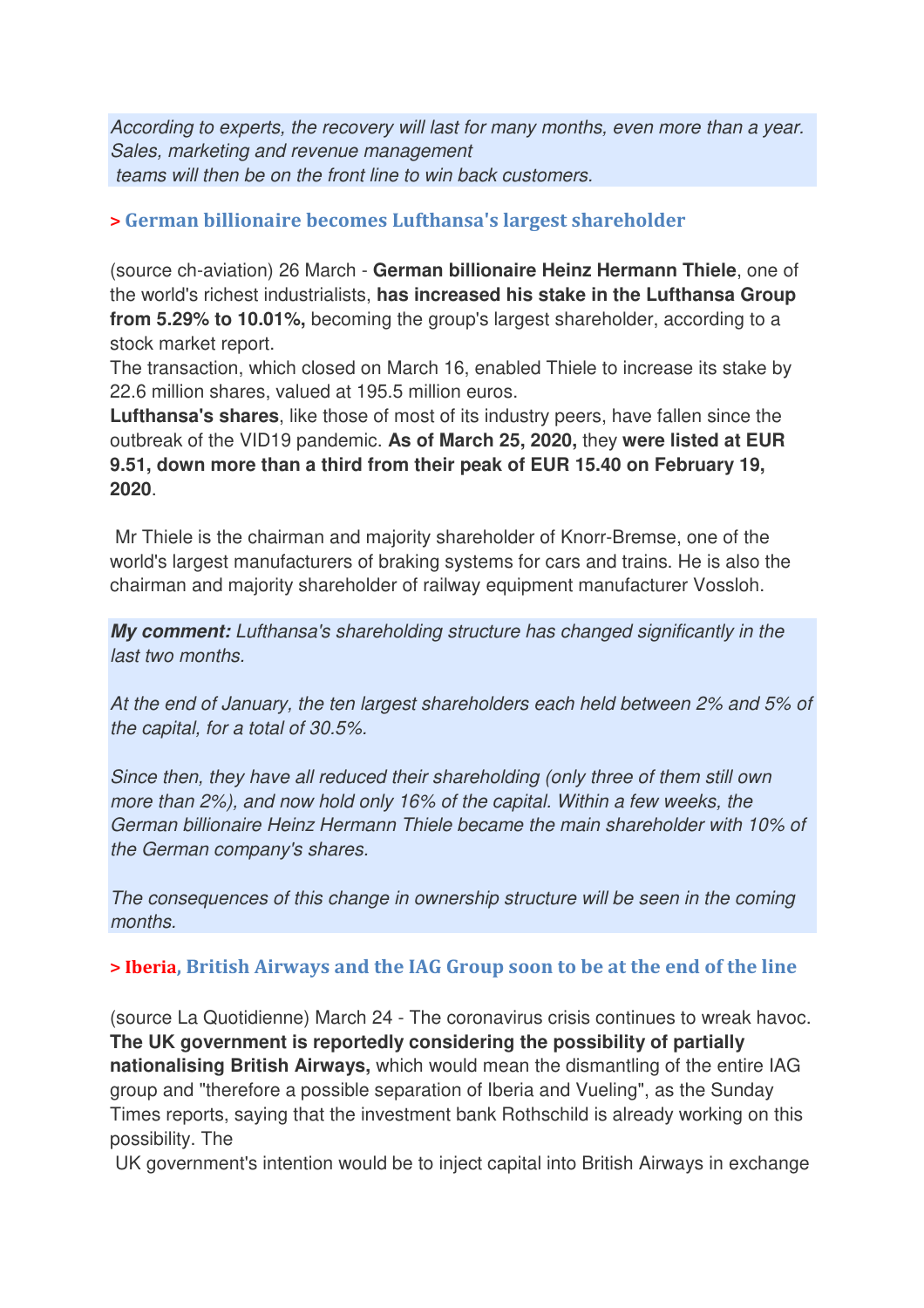for strict demands such as limiting dividend payments or reducing management fees. **Another hypothesis that is being considered is that "London and Madrid will go to the rescue of IAG together**". said the Spanish newspaper Expansión in yesterday's edition on Monday.

**The British government has announced its intention to offer 359.96 billion euros in aid in the form of guaranteed loans,** an injection that some analysts consider insufficient.

The closure of airspace due to the coronavirus is causing a hole of 217 million euros a week for the IAG group. Seventy-five percent of the group's planes are on the ground and **Iberia in Spain has already announced an ERTE (Expediente de Regulación Temporal de Empleo) for its 16,000 workers to guarantee its future.**

**My comment:** In Britain, as in most countries with a strong airline, the government is preparing measures to support air transport.

There are several common points in obtaining the aid: job preservation in the aided companies, a suspension of dividends and a freeze on executives' income.

#### **> Alitalia could be relaunched with just a quarter of its fleet**

(source Le Journal de l'Aviation) March 25 - The crisis linked to the coronavirus pandemic was at least a golden opportunity for the Italian government to **save Alitalia**. But it cannot perform miracles and the company will not emerge unscathed from years of financial difficulties and this unprecedented crisis. According to information from Corriere della Sera and Reuters, **it will have to make sacrifices and may only be revived with a quarter of its current fleet of between 25 and 30 aircraft.** 

 Even in the form of a new company, Alitalia could not in any case be reborn without a recovery plan. Periodically verging on bankruptcy for the past fifteen years, its various privatisations have all ended up failing and the last process launched was already at a standstill before the epidemic broke out. Yet it has been under extraordinary administration for almost three years and is losing EUR 300 million a year.

No further details have been revealed about the form the new Alitalia might take. But a reduction of three quarters of the fleet will necessarily have repercussions on the social level. **Corriere della Sera mentions the loss of 7,500 jobs out of 11,500.** A government meeting with the unions is scheduled for next week.

To support its aeronautics sector, the Italian government has announced the release of 500 million euros, the majority of which will be used for Alitalia.

*My comment:* If this information proves to be correct, Alitalia will be reduced to a congruent portion. It will be left with only about 30 aircraft and 4,000 employees.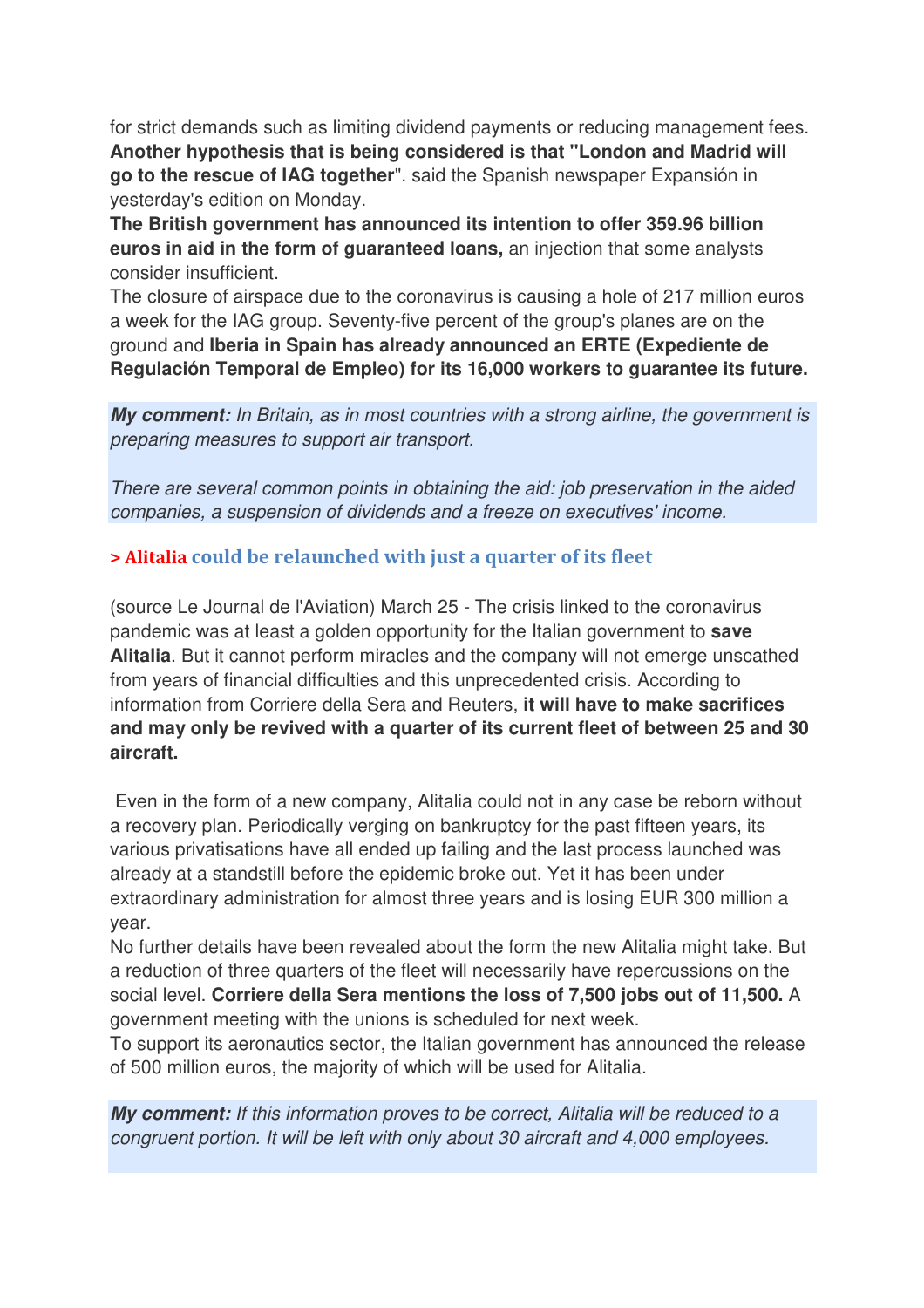Far behind the 120 aircraft available to the Italian airline in 2017. Far behind the 157 aircraft and 21,000 employees that the Italian airline had in 2002.

#### **> EasyJet locks down its entire fleet for an indefinite period of time**

(source Le Parisien) 30 March - After announcing ten days ago that it would keep the majority of its planes on the ground because of the paralysis of world traffic, **the lowcost airline company has just grounded its entire fleet for an indefinite period**. "Over the last few days EasyJet has been involved in the repatriation of customers with 650 flights to date to bring home more than 45,000 customers," the company explains, adding that the last flight took place on Sunday and that some additional rescue flights may be carried out. (...)

 "**At this stage there is no certainty about when commercial flights can resume,**" EasyJet acknowledges.

**The carrier assures that it has an agreement with the unions for its cabin crew to take time off work**. "The agreement will be effective from 1 April for two months and crews will be paid 80% of their average salary thanks to the system put in place by the government to maintain jobs. "» (...)

#### **> easyJet could cancel an order for 103 Airbus**

(source CercleFinance) 30 March - Stelios Haji-loannou, **the founder of easyJet, is said to have threatened to fire the group's management if it refused to cancel the 4.5 billion euro order for the 107 Airbus aircraft,** Sky News reported. Stelios Haji-loannou holds one third of the capital of easyJet. He believes that this order could threaten the existence of the company in the current conditions report this morning Aurel BGC. (...)

**My comment: The** capital of easyJet is mainly owned by the founder's family (Stelios Haji-Ioannou), with 33.73%. The other two major shareholders are Invesco Limited (9.99%) and BlackRock, Inc. (5,15%).

The founder's threats to the management of easyJet are not new. For a long time he has favoured dividends over investments.

#### **> The Ryanair group expects to operate no flights in April or May.**

(source La Libre Eco with Belga) March 24 - **The Irish group Ryanair expects to be unable to operate flights in April and May** because of the current coronavirus pandemic, it said Tuesday in an open letter to its customers.

It is based on experience in China, which suggests that a period of three months is necessary to contain and reduce the spread of the virus. (...)

**The Ryanair group**, which includes the low-cost airline of the same name as well as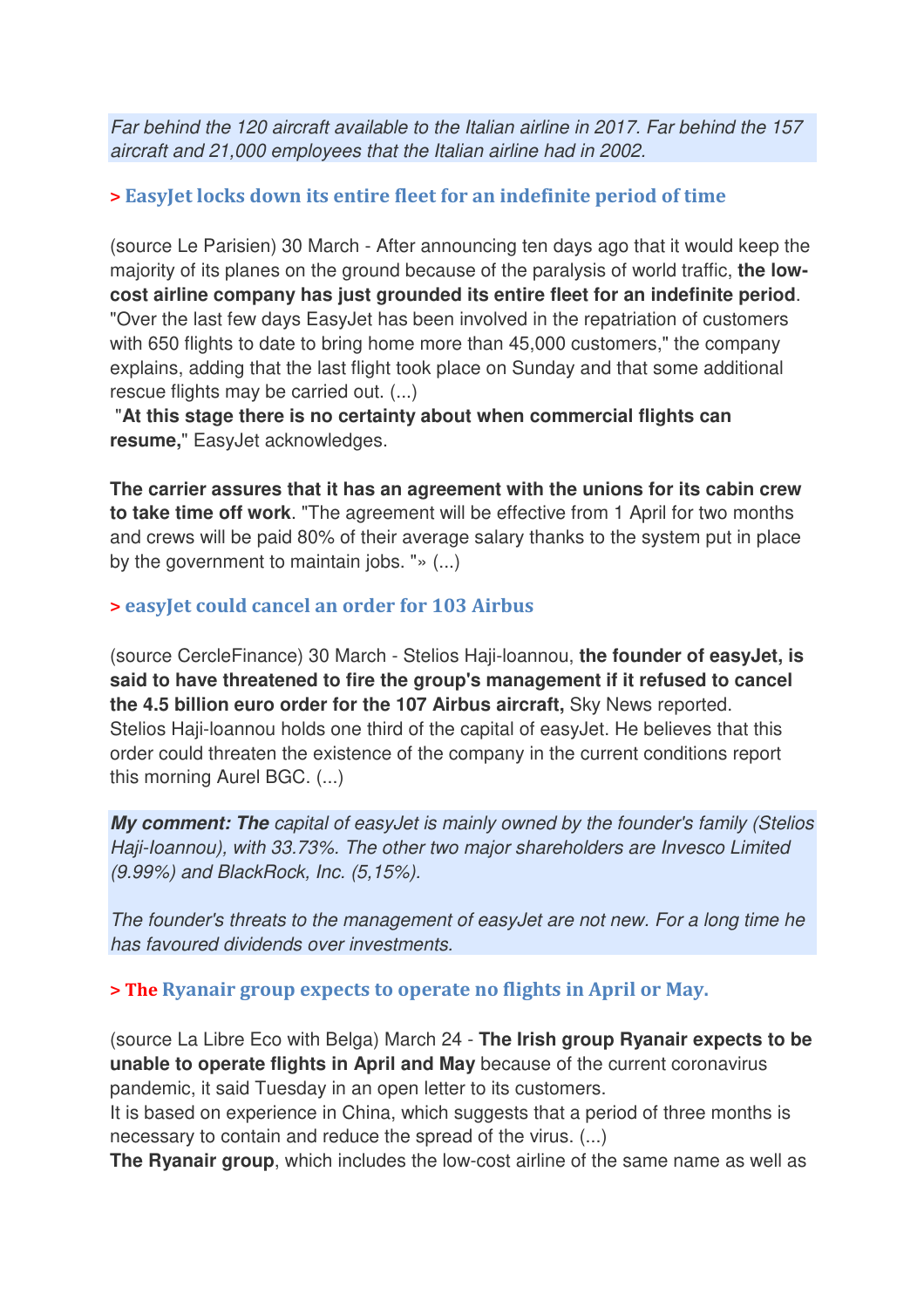Buzz, Lauda and Malta Air, employs 18,000 people. (...) It **has nevertheless offered its services to all European governments to provide repatriation flights and flights essential for the circulation of vital medicines, personal protective equipment** and, if necessary, emergency food. (...)

*My comment:* Ryanair executives are the first to suggest that they will not operate flights in May!

#### **> U.S. airlines get \$58 billion in support**

(source: Les Échos) March 26 - U.S. airlines can push a big "phew" of relief. (...) **U.S. senators voted Wednesday evening a package of various aids in their favor, for a total amount of 58 billion**. (...) U.S. airlines

 have been hit hard by the coronavirus crisis, forcing them to cancel thousands of flights. And even if the fall in traffic does not reach the 90% drop observed in Europe, **they have had to suspend almost all their transatlantic flights and reduce their domestic offer by 50 to 70%**. This, in a country where air travel has replaced rail and bus travel, could not fail to elicit a supportive reaction from the authorities.

(...) **The airlines will receive \$25 billion in direct aid to** pay salaries and pensions. (...)

 In addition, the **companies will also be able to benefit from loans or loan guarantees totalling \$25 billion,** and \$4 billion for cargo. **Provided, however, that there is no other credit solution. This could exclude the most profitable companies, such as Delta.** 

Moreover, the senators have set a few conditions for the granting of this aid. **Beneficiaries will have to undertake not to carry out redundancy plans** or wage cuts by 30 September. Conversely, the **payment of dividends and share buybacks will be prohibited** until September 2021. The same applies to **increases for the highest salaries**. Finally, the companies must commit to maintaining for the next two years the domestic destinations they served in March.

*My comment:* The support measures for US airlines are very similar to those being developed by Germany, France and Great Britain.

They underscore the critical importance of air passenger and cargo transportation in our economy today.

#### **> Airbus gets into battle order to deal with coronavirus**

(source Le Journal de l'Aviation) March 23 - "It's a health and economic crisis". **Guillaume Faury, Executive Chairman of Airbus, announced a series of measures** to try to mitigate the effects of the coronavirus on the health of employees and the company on Monday 23 March. **They should allow a gradual resumption of work** on its French and Spanish production sites, **as well as a preservation of**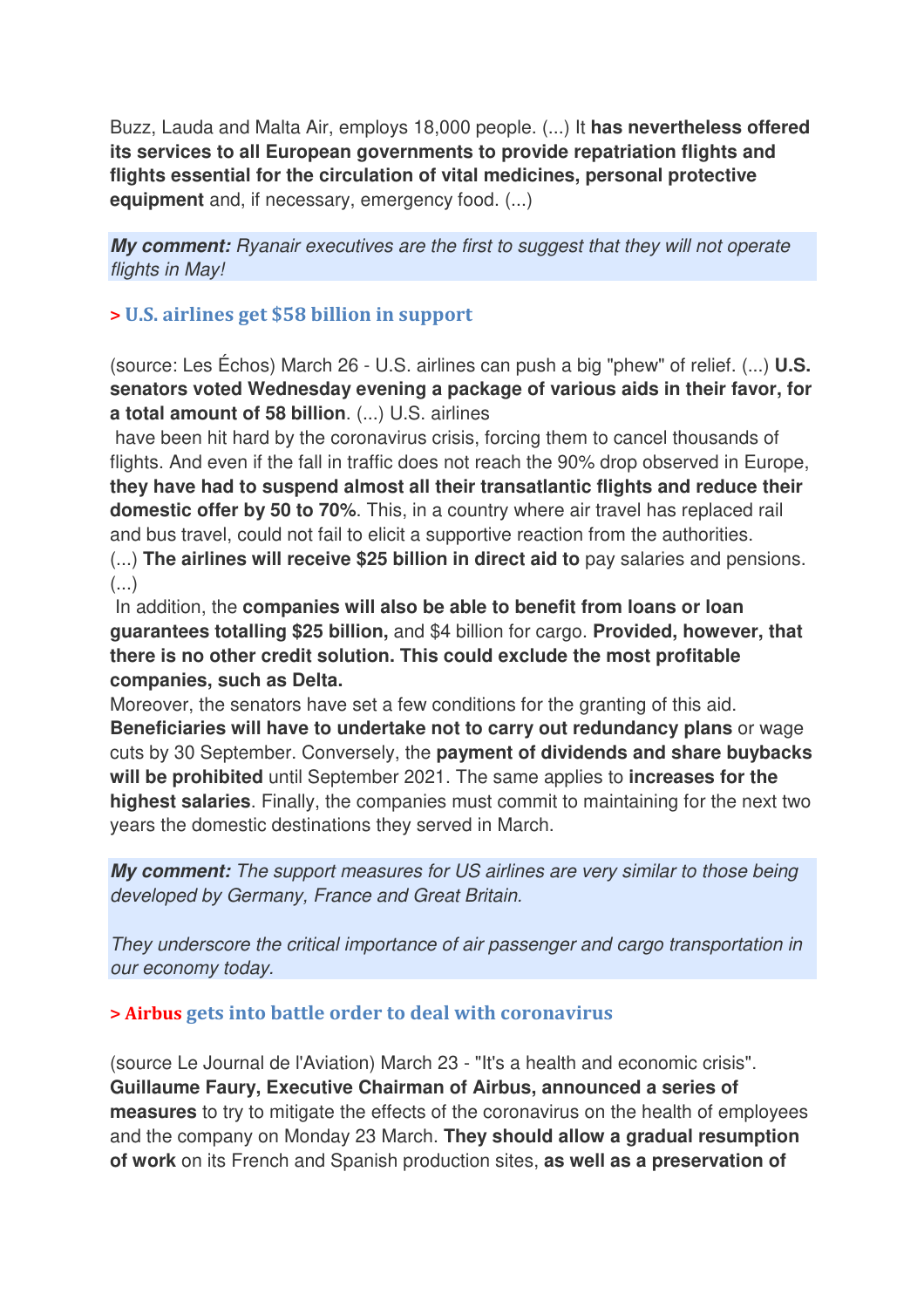#### **the group's liquidity in the short term**. (...)

 The first measures naturally concern health. After a four-day stoppage, work will therefore resume at the French and Spanish sites. Guillaume Faury stated that this period has made it possible to clean the premises and to start bringing the workstations into compliance with hygiene and self-distancing requirements. Masks should also be made available to employees. (...)

 In order to guarantee the safety of his employees, **the Airbus boss stated that only those workstations in full compliance would be reopened. The restart will therefore be gradual**. (...)

This solution was adopted in agreement with the social partners. (...)

**The other objective of Airbus management is to maintain the means to bounce back after the crisis**. (...) Three measures have therefore been taken with the approval of the Board of Directors.

Airbus has been granted a new credit line of 15 billion euros. (...) This is in addition to the other existing facilities of around EUR 3 billion. 12 billion in available financial assets. **The group thus has an increased financing capacity of 30 billion euros**. (...) At the

 same time, the group has cancelled its dividend proposal for 2019. (...) This should make it possible to preserve 1.4 billion euros of liquidity. Similarly, it suspended the financing of supplementary pensions. (...)

Guillaume Faury nevertheless announced that further cost reductions will be made in order not to burn the group's cash. In particular, capital expenditure is expected to be revised downwards.

#### **The Airbus boss** (...) **has not asked for direct state support for his own group, he encourages governments to support the airline industry,** which he is convinced will be key to the post-crisis global economic recovery.

**Guillaume Faury** (...) **nonetheless believes that long-haul activity should be significantly impacted** and is counting more on the strength of the single-aisle order book to ensure Airbus' resilience in this unprecedented crisis.

*My comment:* Guillaume Faury is betting on single-aisle aircraft to relaunch Airbus after the crisis.

This is not surprising because already last year, sales of twin-aisle aircraft were showing signs of weakness. This crisis has not helped the situation.

#### **> Embraer goes red in 2019**

(source Le Journal de l'Aviation) March 26 - **This was the last year of Embraer as we knew it. And it won't be the most famous**. Despite a return to growth in sales, **the Brazilian manufacturer** saw its margins deteriorate in 2019 and **ended the year in the red**. **Embraer is now preparing for** an atypical year between the health crisis that is hitting the world - with the situation in Brazil made even more precarious by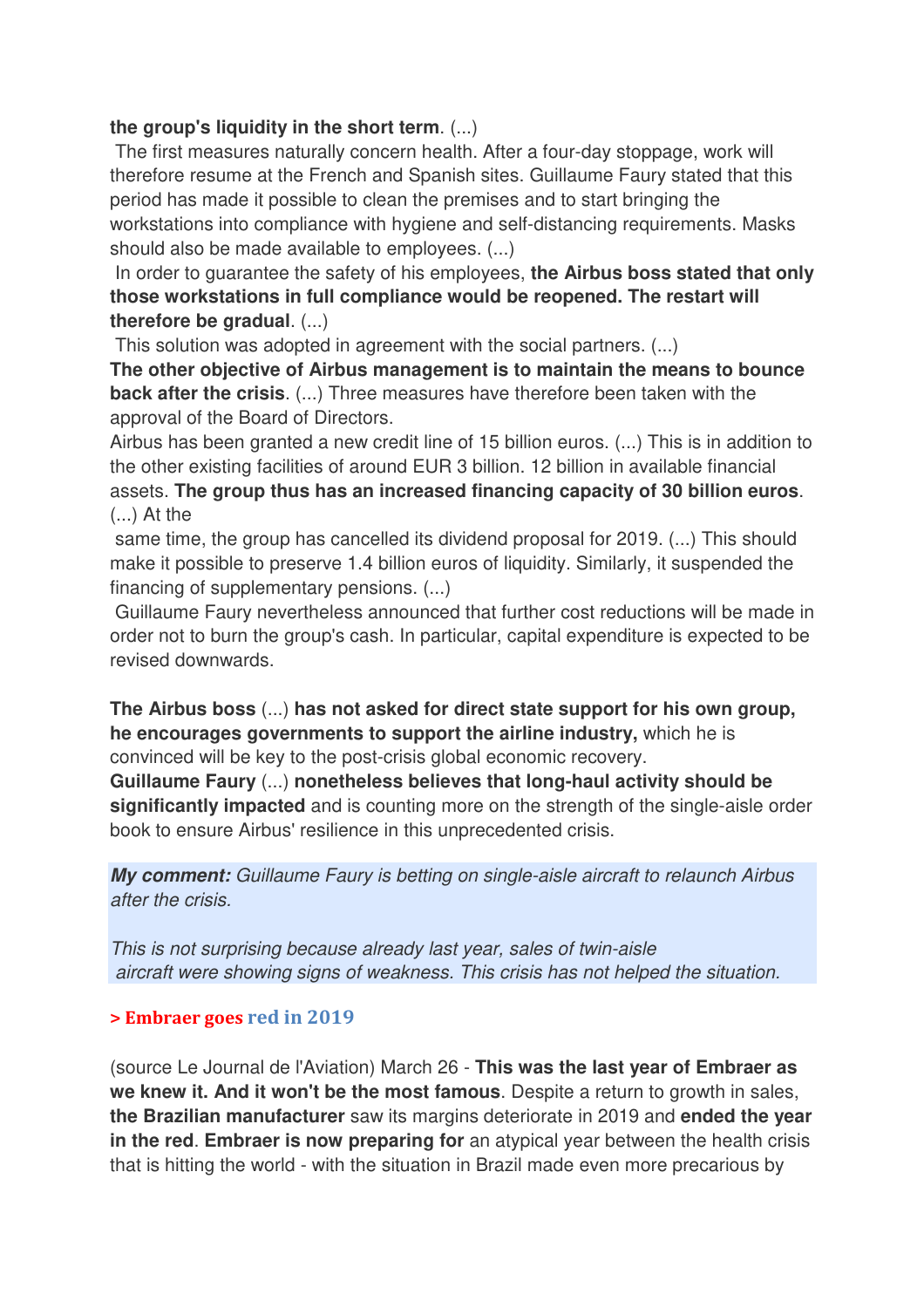the ubuesque management of President Jair Bolsonaro - and **the sale of its commercial aircraft activities to Boeing**.

**In 2019** (...) the business aviation and defence & security activities were the most dynamic with growth of more than 25%. (...)

**The black spot came from commercial aircraft, with a drop of more than 5%** to \$2.2 billion. Although Embraer met its forecast range with 89 deliveries, it was still a third consecutive year of decline with E-Jets E2s struggling to take off commercially. (...)

**Operating profit** (EBIT) **fell into the red with a loss of \$77 million,** compared with a profit of \$35 million in 2018. This result was impacted by an impairment charge of \$72 million for business jets, but would have remained in the red in any case, with an adjusted operating loss of \$5 million. Adjusted operating income would have exceeded \$220 million in 2018, despite nearly \$190 million in exceptional charges on business jets already in operation and on the KC-390 program.

**Net income also declined, with a net loss of \$322 million, compared with \$178 million in 2018**. Nevertheless, Embraer focused on generating \$2.8 billion in cash (available cash and financial investments) and reducing its financial debt in the last quarter of 2019. This will not be too much in view of the crisis caused by the coronavirus. The balance sheet is still negative over the year, with net debt rising to \$612 million at the end of 2019, compared with \$440 million a year earlier.

**Embraer's future will be largely determined by the integration of its commercial aircraft programs into the Boeing Brasil - Commercial joint venture**, which will be 80% owned by Boeing and only 20% by the Brazilian aircraft manufacturer. This partnership is still subject to the European Commission's competition decision. The deadline, once again postponed, has now been set for 23 June.

*My comment:* Embraer's situation is reminiscent of Bombardier's situation in the months prior to the sale of its aircraft manufacturing business to Airbus.

The challenge for Boeing will be to do as well with Embraer as its Airbus rival with the Canadian manufacturer.

#### **> With the coronavirus, Roissy goes into airplane mode**

(source AFP) 26 March - **"There's not a sound" at Roissy-Charles-de-Gaulle and Malik, a baggage handler, has "never seen that in 20 years"**. At Europe's second biggest airport, which has been emptied of its passengers due to the coronavirus, only a few remaining holidaymakers are wandering around, struggling to find a flight home.

Calm reigns in the aisles of the Paris airport. Shops, restaurants, numerous cafés: everything on the platform is closed, except for two pharmacies and a well-stocked newspaper kiosk.

Since flights from China stopped in February and the borders were closed, the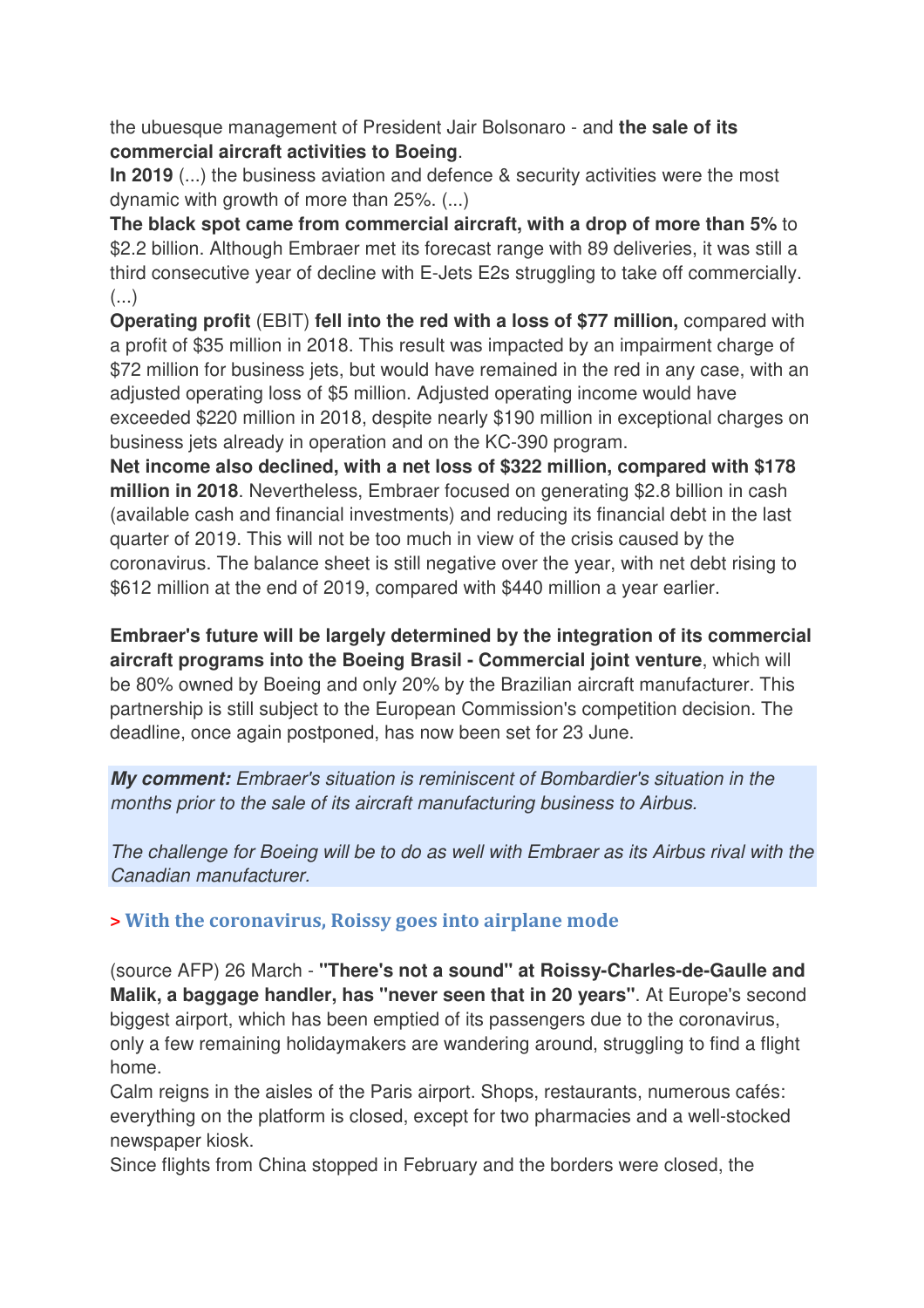airport's traffic has been plummeting.

"**We fell to 16,000 passengers on Wednesday,** it's unheard of," an airport source said, pointing out that **usually, "one day at Roissy is 150,000 to 200,000 passengers**".

**At the other Paris airport, Orly, traffic has collapsed by more than 90%, forcing the ADP Group, which manages the site, to close it temporarily as of 31 March.**  Roissy will remain open, at the very least. "I work every other week, I have almost no luggage to manage, and I hope it won't last," sighs 50-year-old Malik, the baggage handler.

"We don't accept tourists any more," explains the border police, and only people with "a medical imperative or a professional activity which would justify it" can still enter the country. (...)

*My comment:* In 1977, Brel sang "C'est triste Orly le dimanche Avec ou sans Bécaud".

What wouldn't he sing today?

#### **> French people stranded abroad are forced to pay crazy amounts for a return plane ticket**

(source Business Insider) March 23 - A member of parliament said it: **the repatriation of French people currently abroad is "a terrible nightmare,"** Judge Anne Genetet, LREM deputy for French people abroad, told Europe 1. (...) They are mainly expatriates and exchange students, but also tourists who don't want to get stuck on the other side of the world.

This is the case for Mathieu and Amélie, who have to cut short after a month the "journey of a lifetime" that was to take them to New Zealand, Fiji and New Caledonia.  $\left( \ldots \right)$ 

**The Embassy** left **them** no choice. "They **told** us **that they had to leave before April 17, at the risk of being blocked on the spot until May 31 because there will be no more scheduled flights,**" they told Business Insider France by phone. On the other hand, the repatriation will be at their expense: 3600 euros for two travelling with Qatar Airways to Paris via Doha. "We are actively working to ensure that the companies offer commercial solutions to French nationals. These will always be paid for," the Embassy wrote to the thousands of French people who have requested a return. (...)

 "Everyone understood that France was guaranteeing the return. But it was not. I am angry (...)", replied Michael, who returned from Vietnam on March 22. He assures that there are still several hundred French people on the spot. "**Some of them did not take the Air France charter flights, but paid for them, because they were convinced that France would repatriate them for free**".

Michael had to pay 700 euros to return with Emirates, while his original flight, on the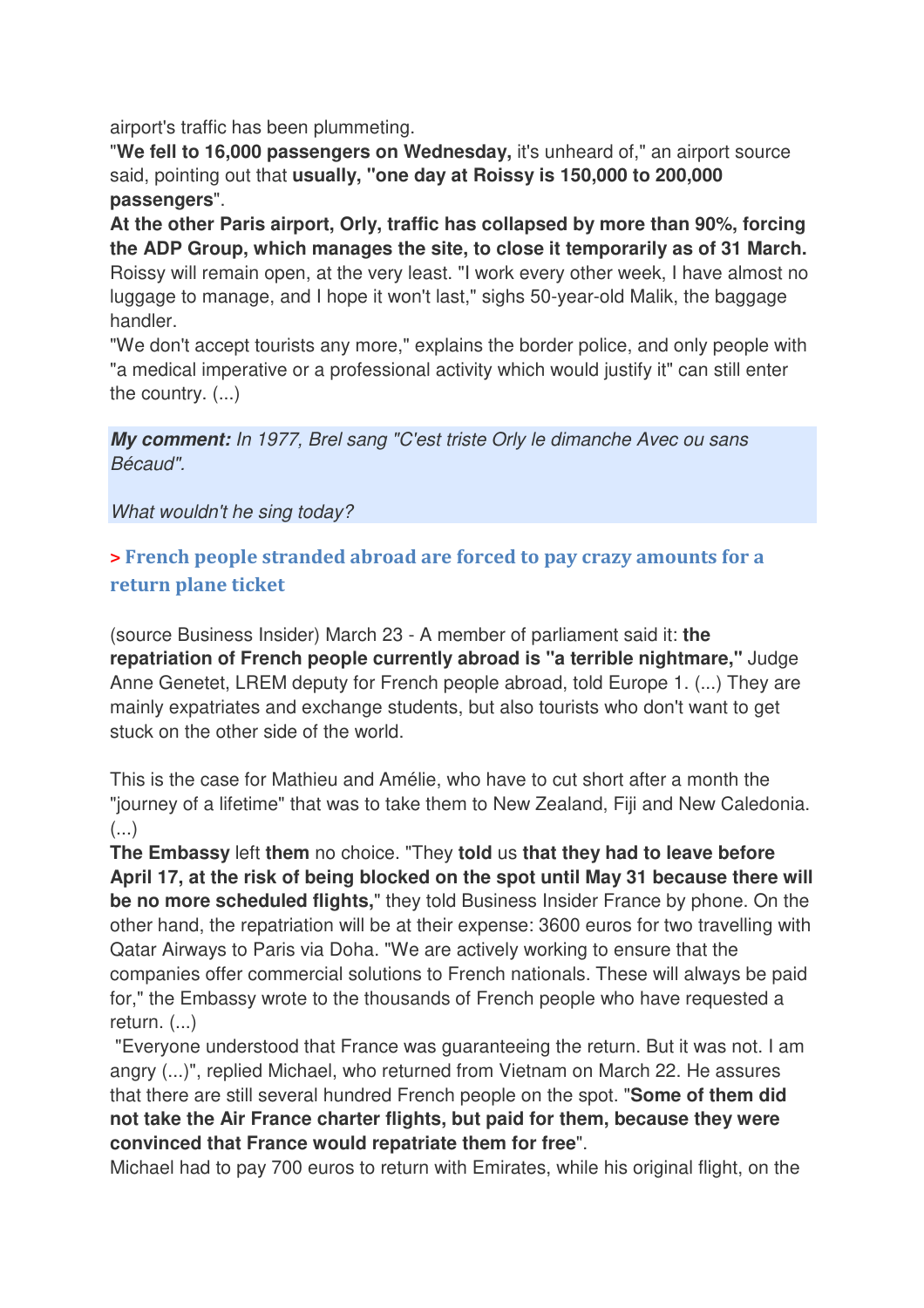same day, was cancelled by Vietnam Airlines. (...)

 On Thursday 26 March, the Secretary of State for Transport, Jean-Baptiste Djebbari, confirmed that flights would be chartered by the government, in coordination with other countries such as Germany, to bring back French nationals within a few days. According to the minister, 10,000 to 15,000 are returning every day. This is in contrast to what the French are experiencing 18,000 kilometres from Paris. **While Mathieu and Amélie find it "normal that people pay to return", they do not understand these prices**. "It's crazy that it's so expensive to go back. The state could have negotiated a reasonable fare. I've looked, a dry flight (with no return), with one or two stopovers, it's around 800 euros per person. That's more reasonable. It's not France's fault, but you have to be able to afford it." (...)

*My comment:* There is a controversy circulating on social networks concerning the price of tickets to France.

Contrary to what I have read here and there, the highest fares are not offered by Air France, but by companies operating services not operated by Air France.

#### **> France could lose 65 million passengers in 2020**

(source Le Journal de l'Aviation) March 27 - In a new analysis specifically focused on the European market, IATA has once again stressed the importance of air transport for the continent's economy, in order to encourage governments to support its players. This time, the association gave more detailed market-by-market estimates of the current crisis.

**The overall figures for Europe had** already been revealed and **showed that it would be the region in the world most affected by the crisis.** While capacity is at its lowest with less than 20% of flights operated compared to a normal flight schedule (5,800 on 25 March compared to nearly 30,000 the previous year), the old continent risks losing 46% of traffic in 2020 compared to 2019 and \$76 billion in turnover. The industry provides 12.2 million jobs and generates \$823 billion in GDP.

**As far as France is concerned, the companies could forget about 65 million passengers** - the equivalent of its population and **whereas the Union of French Airports had counted 214 million in 2019** - and 12 billion dollars in turnover for the year. Rafael Schvartzman, IATA's regional vice-president for Europe, said that this puts at risk 318,000 jobs and 28.5 million dollars in contribution to the economy. (...) **The other major European countries could be hit even harder, with the UK leading the way**. Although it was given a reprieve when the United States closed its borders to European flights, its air transport could lose 113.5 million passengers and \$21.7 billion in revenue by 2020. Yet Prime Minister Boris Johnson does not intend to come to his aid right away, preferring to look for solutions elsewhere first.

**The other countries most affected are Spain, Germany and Italy - in that order**. The Italian government has already taken a step to support its air transport by announcing the release of €600 million in aid, which will mainly be used to rescue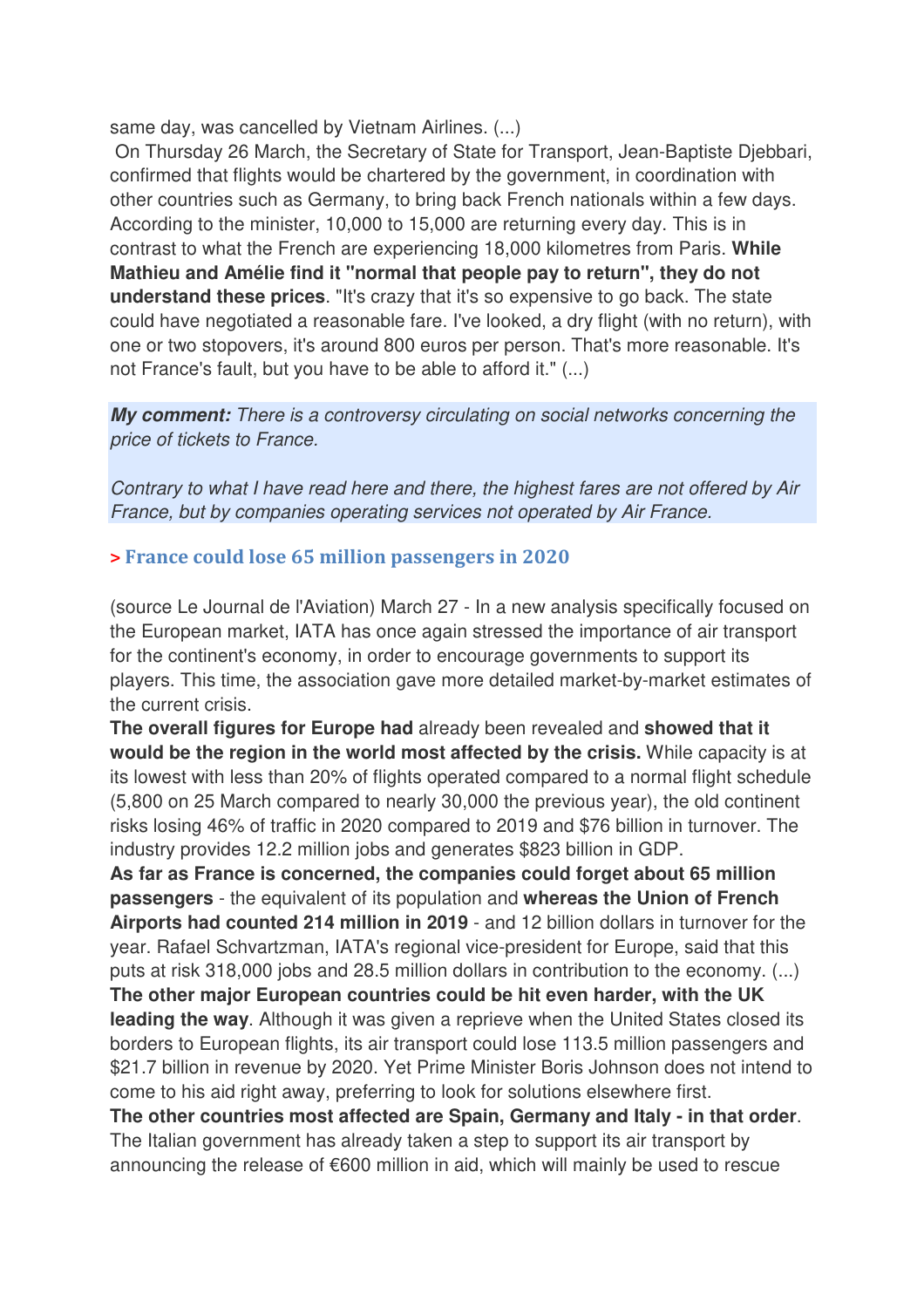Alitalia again. Other countries have also committed themselves, such as Sweden and Denmark in favour of SAS, Norway and Spain.

But **IATA is asking for more aid to prevent companies from sinking into a crisis from which they will not be able to escape,** and not only from governments and the European Union, but also from investors. Rafael Schvartzman points out that they are big employers in Europe, that they pay a lot of taxes that benefit governments and that they are engines of growth. (...)

 The most urgent need at the moment is to relax the regulation on passenger compensation (EU261) by allowing airlines to issue credit notes on cancelled flights, not immediate refunds, to protect liquidity. **IATA also reiterates its call to facilitate cargo operations by speeding up procedures for obtaining overflight and landing rights**, removing certain economic constraints and systematically quarantining crews since they do not cross paths with other operators. In the meantime, the Parliament and the European Council agreed to extend the suspension of the slot use rule until 24 October.

*My comment:* Beyond the airlines, it is the entire tourism sector that suffers economically from containment.

#### **> Four questions on possible company nationalisations**

(source: Les Echos) March 25 - The time when Bercy was the herald of privatisations, the latest being that of La Française des Jeux, seems to be over. Coronavirus obliges, that of ADP has been erased from the programme, and the executive has even suggested that other companies could be nationalized or at least be subject to state intervention.

"If to protect our industrial heritage, we have to go as far as nationalizing certain companies because they would be attacked on the markets, I will have no hesitation," Bruno Le Maire hammered on the BFM Business news channel on March 18. At a time of unprecedented health and economic crisis, the State is therefore changing its doctrine and making a brutal about-turn. A look back at the stakes and objectives of this nationalization process in CQFD, the educational format of "Les Échos".

#### **1. What is meant by nationalization?**

According to the law of February 11, 1982, nationalization refers to a "direct takeover of a company" by the State, in other words, when the State "holds more than 50% of its capital". The State then becomes the reference shareholder of the company (or even the sole shareholder).

To start the process, the government simply needs to pass a law. For a very long time, nationalisations have therefore had a bad reputation, synonymous, according to some, with expropriation. And this in spite of the financial compensation of the shareholders.

The first French nationalization dates back to 1848. In order to save a few railway companies (including those operating the Paris-Orleans and Paris-Lyon lines) that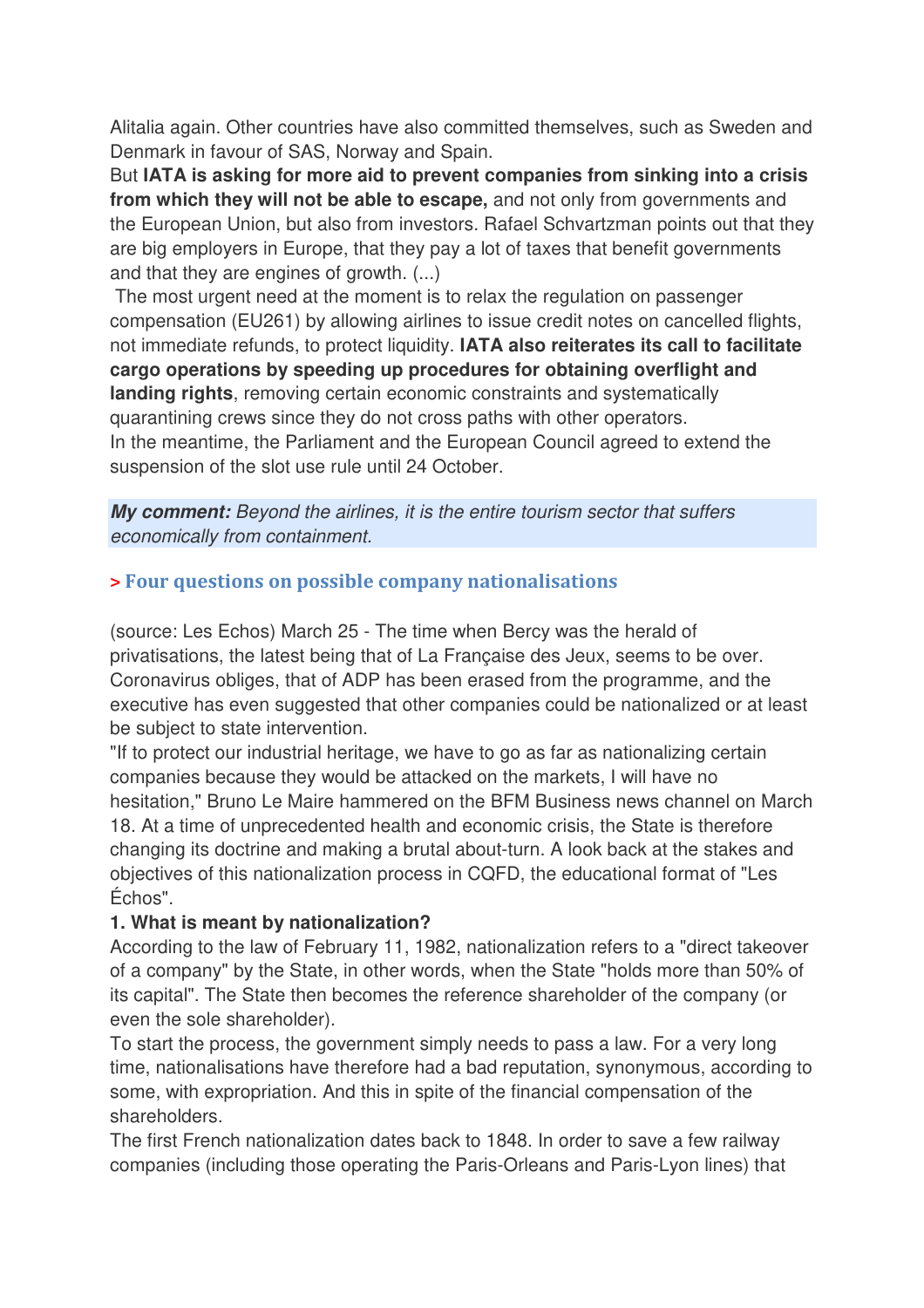had been damaged by the bursting of a stock market bubble, the State appropriated their capital and then sold its shares during the Second Empire.

Nationalisations were then counted on the fingers of one hand until the Second World War. The two great waves of nationalizations took place in 1945 and again in 1982 under the Mauroy government. The Mauroy government then nationalized some forty banks, five industrial groups and two financial companies.

Since then, majority state takeovers of the capital of private companies have become rare and the trend is towards privatization. From 1986 to the present, the number of state-owned enterprises has halved.

#### **2. Why is the state considering nationalizing companies?**

**There are three main reasons. The first: to save profitable companies that are going through a bad patch**. "There are companies facing liquidity problems at a given moment in time, which cannot necessarily borrow the amount they need, and are therefore threatened with bankruptcy," explains Jean-Paul Fitoussi, economist and director of the French Observatory of Economic Conditions (Observatoire français des conjonctures économiques). These companies do not, however, have any long-term solvency problems.

"It is better to nationalise these companies and then sell them off, with a profit," continues the economist, using the example of General Motors in the United States, nationalised in 2009 by the Obama

administration and then sold off four years later.

**The second reason is to protect its jewels**. The value of certain strategic companies has collapsed, to the point where they have become vulnerable to the appetite of foreign investors. "Look at Renault, imagine how happy it would be for a few Japanese car companies to buy Renault for a pittance," the specialist says with a smile. Nationalization would therefore make it possible here to avoid companies being subjected to foreign raids.

**Finally, more ideologically, nationalization could make the State Holdings Agency - responsible for managing the public portfolio - a "real instrument of industrial development,"** argues Jean-Paul Fitoussi. By taking a stake in the capital of several strategic firms, and by becoming a decision-maker, the State would then undertake strong industrial offensives, particularly in sectors such as clean energy or urban renewal.

#### **3. Which companies could be concerned?**

These would be companies whose sector is particularly affected by the crisis linked to the coronavirus pandemic." Air France, Renault, defense or transport companies as well," Jean-Paul Fitoussi imagines.

**Sectors in difficulty but also strategic sectors in which foreign capital would be "undesirable".** "It is necessary to nationalize now, before others put a bid on the table, which would force the French State to outbid," argues the economist. For the time being, **Bruno Le Maire has ruled out the possibility of a nationalisation of Air France - KLM. Nationalisation will only be a "last resort".** 

However, a first list of companies that the State intends to support has been drawn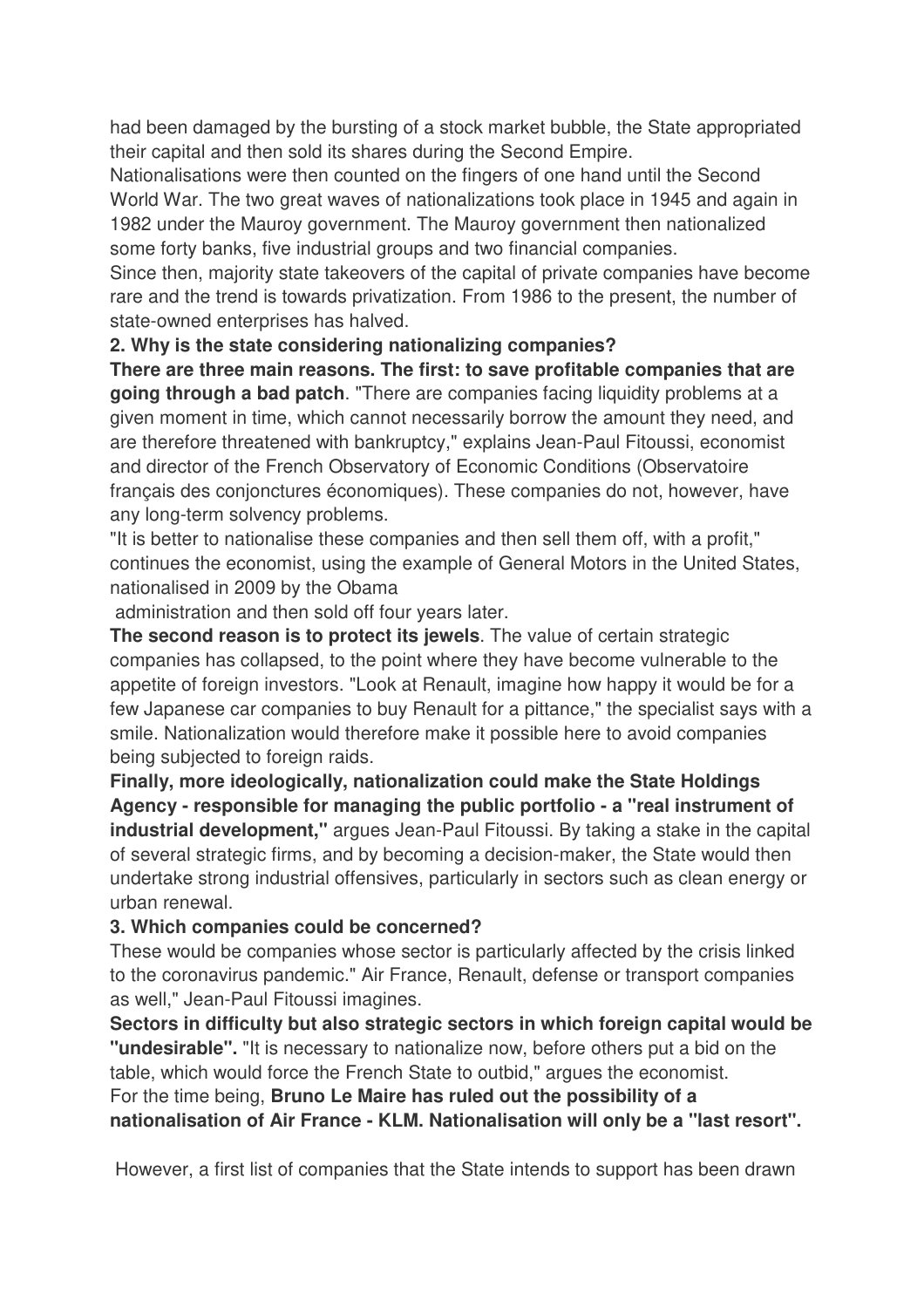up. Although the Bercy lessee has insisted on its confidentiality, it would appear that this list includes companies in which the State already has holdings. Although none, it is assured, are in a critical situation.

It should be noted that the French State's portfolio - "one of the largest public portfolios in the world", according to the APE - includes 88 companies worth around €110 billion, including €80 billion in listed assets. BPI and Caisse des Dépôts also hold government holdings, of which the APE has only a portion. BPI thus has around sixty shareholdings, in PSA, Orange, STMicro, etc.

Private companies in the CAC 40 could also be the subject of dialogue with the State, even if their first reflex is to approach the banks. In the event of nationalisation, the takeover will in any case be temporary, the State's objective being to bail out and support its flagship companies and not to maintain their capital over the long term.

#### **4. What are the other means of State intervention?**

**There are nationalizations, of course, but they are not the only ones. The state can also take a stake in a company without becoming the majority shareholder**. This is, for example, what it decided in 2014 to prevent PSA from going bankrupt by investing EUR 800 million. 800 million. And this is what should be preferred today for certain companies, according to our information.

**The State also has other tools at its disposal, such as direct loans to companies**. In 2009, the French government lent two automotive giants, Renault and PSA, 3 billion euros each to secure their recovery from the 2008 financial crisis.

**It can also provide debt guarantees to companies in difficulty, a mechanism that is increasingly used in times of crisis**. In this way, the public authorities act as guarantors for loans made by a company over a given period. According to a report on the state's financial commitments, the amount of debt guaranteed by the state amounted to just over EUR 210 billion at the end of 2018.

It is within this framework that the government agreed earlier this week to guarantee up to EUR 300 billion of the loans that companies will seek from banks to strengthen their cash position. Bruno Le Maire also announced that 45 billion euros were going to be put on the table to support the smallest companies.

*My comment:* Many of you have asked me about the rumours of Air France-KLM nationalization.

I hope this very comprehensive article has answered your questions.

# *Stock exchange press review ...*

#### **> Air France KLM: end of series**

(source Boursier com) 27 March - In the wake of the market, **Air France KLM fell by 5% to less than 5 euros after three rebound sessions.** While waiting for probable State aid, the airline, like all its competitors, has received good news from Brussels.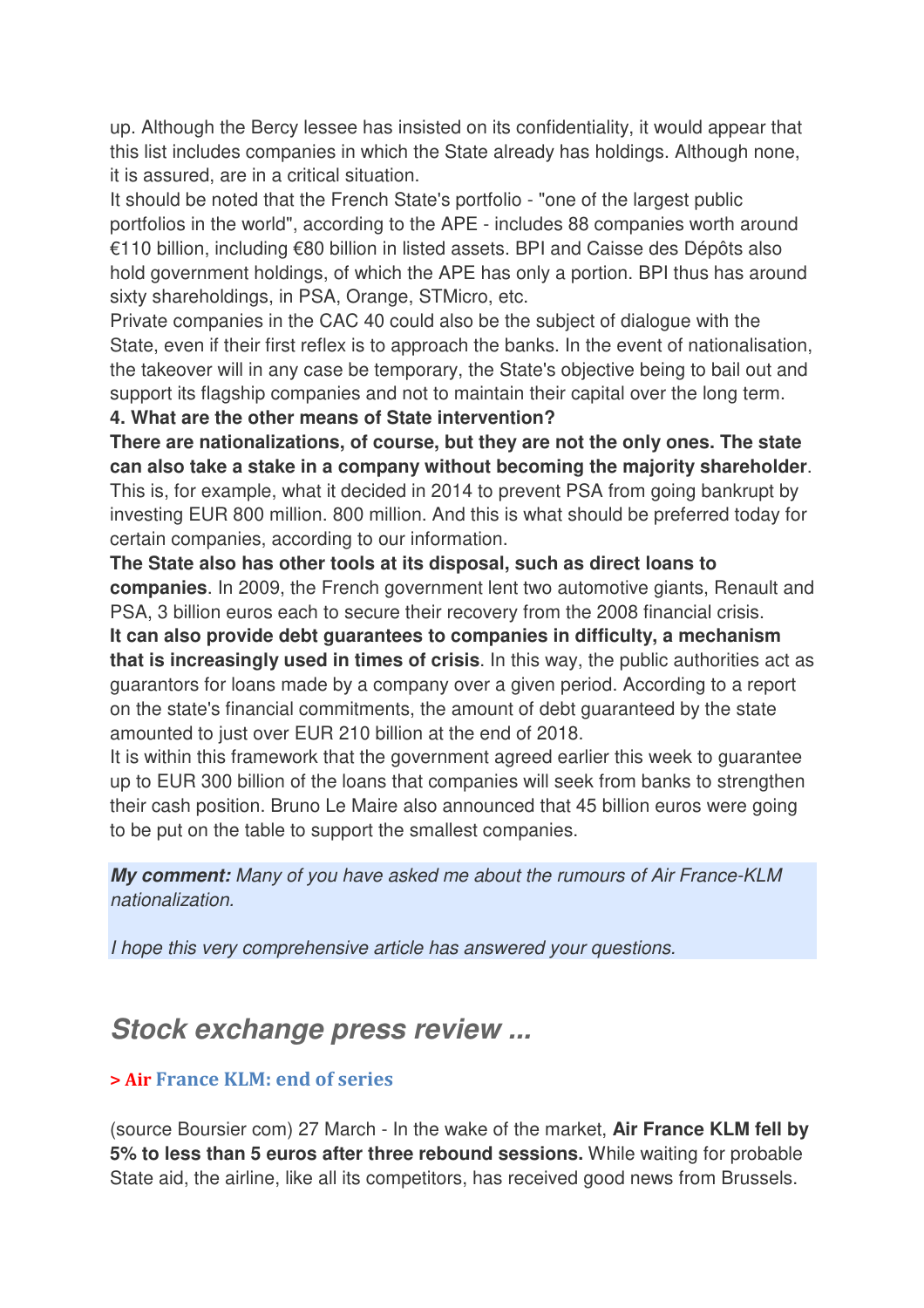MEPs on Thursday broadly approved a provision that suspends EU rules on air slots until 24 October to avoid almost empty "ghost flights" in the context of a crisis linked to the ongoing outbreak of a new coronavirus. These rules oblige carriers to use 80% of their take-off and landing slots in order to keep them for the following year.

**Concerning more specifically AF-KLM, Berenberg has downgraded the value to be "retained" with a target price reduced from 12 to 7 euros. The broker notes that the destruction of demand for airlines seems to be twice as great as that of September 11th and has occurred more than twice as fast, while the recovery is uncertain .**

*My comment:* Several analysts have downgraded their assessment of Air France-KLM. The most noteworthy is undoubtedly Citigroup, whose target share price has gone from 9 euros to 1 euro!

You can find the analysts' evaluations on my blog, under "The analysts' consensus".

## *End of the press review*

#### **> My comment on the Air France-KLM share price evolution**

**The Air France-KLM share is at 4.805 euros at the close of trading on Monday 30 March. It rose by 8.56%.** It has recovered 11% in two weeks. At the start of the coronavirus epidemic, it was at 9.93 euros.

**The average (the consensus) of analysts for the AF-KLM share rose** from 10.71 euros **to 9.30 euros**. You can find the details of the analysts' consensus on my blog.

**A barrel of Brent Oil** (North Sea) **is at \$23 a barrel, down \$4 this week.** It's the lowest since 2002. When the coronavirus outbreak began, it was \$69.

#### **This indicative information in no way constitutes an invitation to sell or a solicitation to buy Air France-KLM shares.**

You can react to this press review or provide me with any information or thoughts that will help me better carry out my duties as a director of the Air France-KLM Group.

### **You can ask me, by return, any question relating to the Air France-KLM group or employee shareholding...**

I'll see you soon.